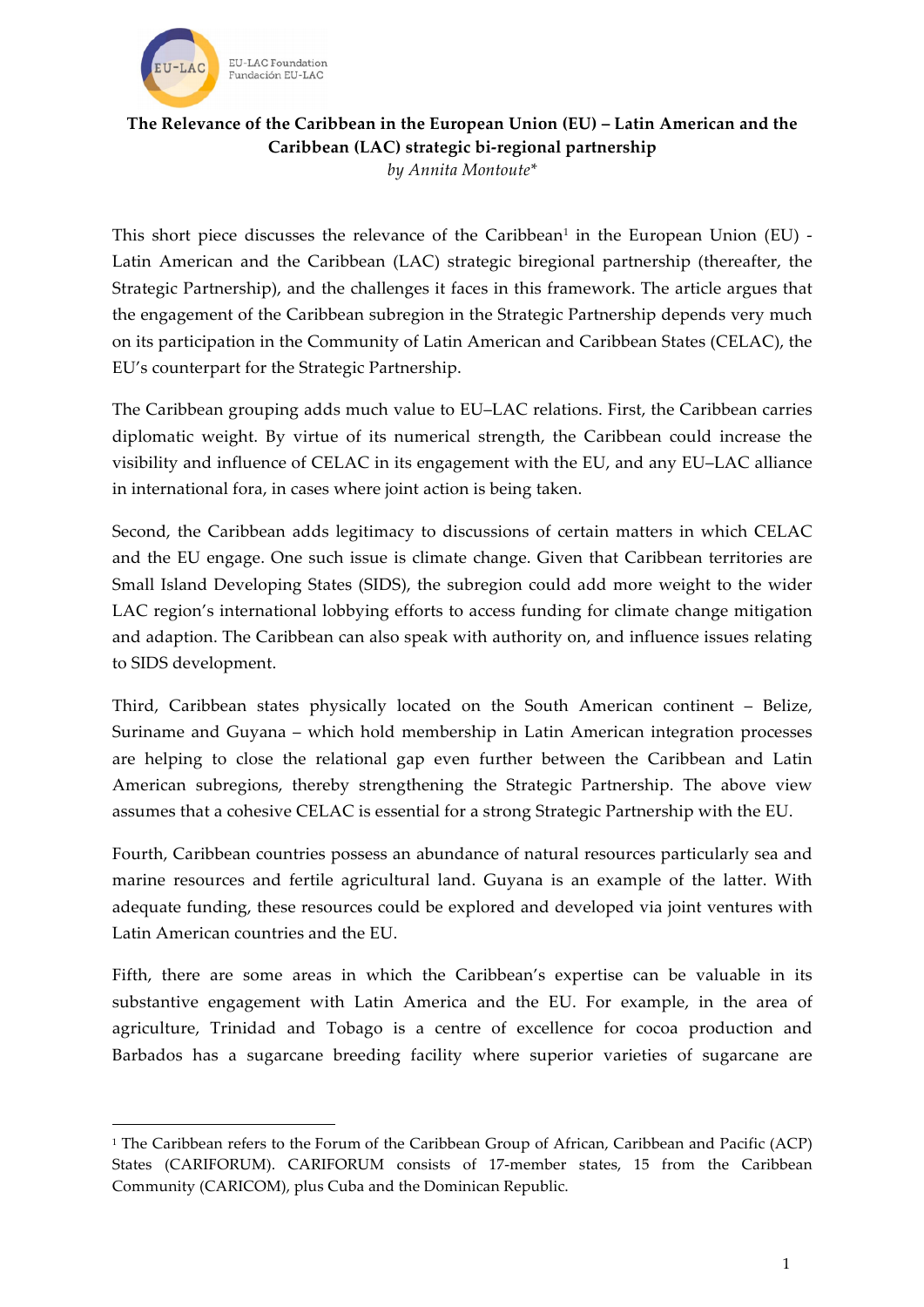

developed. The EU's science and technological advancement and innovation can be harnessed to boost relevant sectors and develop new areas of economic activity.

Sixth, the Caribbean holds an important key to the security of Latin America and the EU. By virtue of the Caribbean's location between the production of, and destination points for illegal drugs, the Caribbean is invaluable to Latin America's and the EU's national security. By deepening collaboration and strengthening relevant Caribbean institutions and systems, the sub region could play a substantial role in restricting the production and flow of illicit drugs from Latin America to Europe. This role does not only apply to physical drug interdiction but also to the prevention of money laundering and related criminal activities.

Seventh, Caribbean countries possess a highly educated population, a history of outstanding leaders in the international arena and a legacy of excellent diplomatic representation on the global stage. This could serve well in leveraging CELAC's positions and joint positions with the EU and in global fora.

The Caribbean's engagement in EU–LAC relations is not without challenges. First, the relative elevated economic importance of Latin America vis-à-vis Caribbean to the EU; Latin America being more attractive for FDI and trade. Caribbean interests and agenda face the risk of 'diminishing' in the wider LAC framework.

Other challenges faced by the Caribbean in the Strategic Partnership stem from the Caribbean's perception of, and its participation in the CELAC framework. Selected challenges are outlined below. First, CELAC was seen by some Caribbean countries as potentially competing with existing institutions such as the Association of Caribbean States. Second, the wide scope of CELAC's agenda. One outcome of this is a high number of meetings, which results in an overburdened schedule for Caribbean member states. This is not only time-consuming, but it also places a huge human resource and financial cost on the Caribbean that they cannot afford. Third, uncertainty about CELAC's leadership. There are questions about which of the regional powers in Latin America will/could provide sustained leadership for CELAC. It is noteworthy that since CELAC's formation, it is the relatively smaller countries that have held the Chair of the organisation. This does not encourage the Caribbean's confidence in CELAC's sustainability and by extension its external partnership frameworks.

Many of the challenges identified relate to CELAC's status as a young organisation in its early stage of evolution. The Caribbean has much potential for adding value and engaging with CELAC and in the Strategic Partnership from a position of strength and not weakness.

*\****Annita Montoute** is a lecturer at the Institute for International Relations at the University of the West Indies.